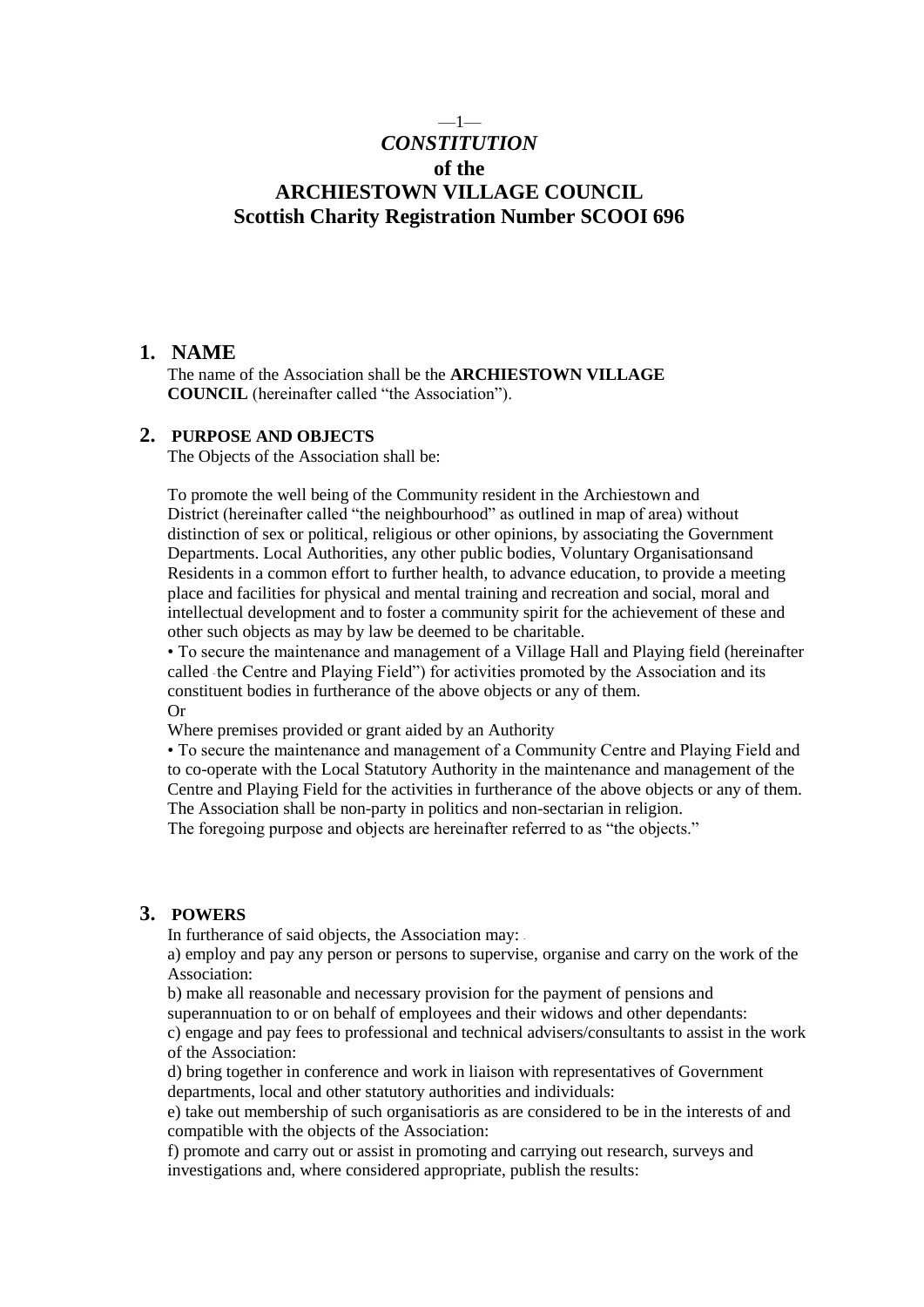g) arrange and provide for or join in arranging and providing for holding of exhibitions, meetings, lectures, classes, seminars and training courses:

h) collect and disseminate information on all matters affecting the objects and exchange such information with other bodies having similar objects:

i) cause to be written and printed or otherwise reproduced and circulated, free of charge or for payment, such papers, books, periodicals, pamphlets or other documents or films or recorded tapes (whether audio or visual or both) as shall further the objects:

j) purchase, take on lease or exchange, hire or otherwise acquire any property and any rights and privileges necessary for the work of the Association:

k) make regulations for the management of any property which may be acquired:

I) subject to such consents as may be required by law, sell, let, mortgage, dispose of or turn to account all or any of the property or assets of the Association:

m) subject to such consents as may be required by law, borrow or raise money for the objects and accept gifts on such terms and on such security as shall be deemed to be necessary:

n) raise funds and invite and receive contributions from any person or persons whatsoever by way of subscription and otherwise, provided that the Association shall not undertake

permanent trading activities in raising funds for the said objects except by means of a company established for that purpose. Contributions may be raised in cash or otherwise and may be for general or

specific purposes. For specific purposes the Association has the right to maintain accounting procedures separate from general funds.

# **4. MEMBERSHIP**

a) Full membership of the Association shall be open to individuals of 18 years and over who live within the boundary of the area and who are interested in furthering the work of the Association. The membership roll for each year shall consist of individuals who have attended, or sent apologies for, the last Annual General Meeting, or who have indicated in writing to the secretary that they wish to become members.

b) Junior membership shall be open to those under 18 years of age who live within the boundary of the area and who are interested in furthering the work of the Association. .Junior members shall not be entitled to vote.

c) Honorary members (those people out with the Association boundary) may be elected at the discretion of the executive committee and entitled to vote at general meetings.

The executive committee shall have the right for good and sufficient reason to terminate the membership of any individual provided that the individual member concerned shall have the right to be heard by the executive committee before a final decision is made.

#### **5. HONORARY OFFICERS**

a) At the Annual General Meeting, the Association shall elect a Chairman, Vice- chairman, Secretary and Treasurer and Honorary Officers as the Association shall from time-to-time decide.

b) The Chairman and the other Honorary Officers of the Association shall hold office until the conclusion of the Annual General Meeting next after their election but shall be eligible for reelection.

c) The Chairman and other Honorary Officers shall be ex-officio members of the executive committee and of any other committee.

d) The Association shall appoint one or more independent examiners of accounts and determine their remuneration (if any).

#### **6. EXECUTIVE COMMITTEE**

1) The policy and management of the affairs of the Association shall be directed by an executive committee, which shall meet not less than six times a year and shall consist of a minimum of 7 members of the public of 18 years of age or over.

2) The members of the executive committee shall be elected by vote, at the Annual General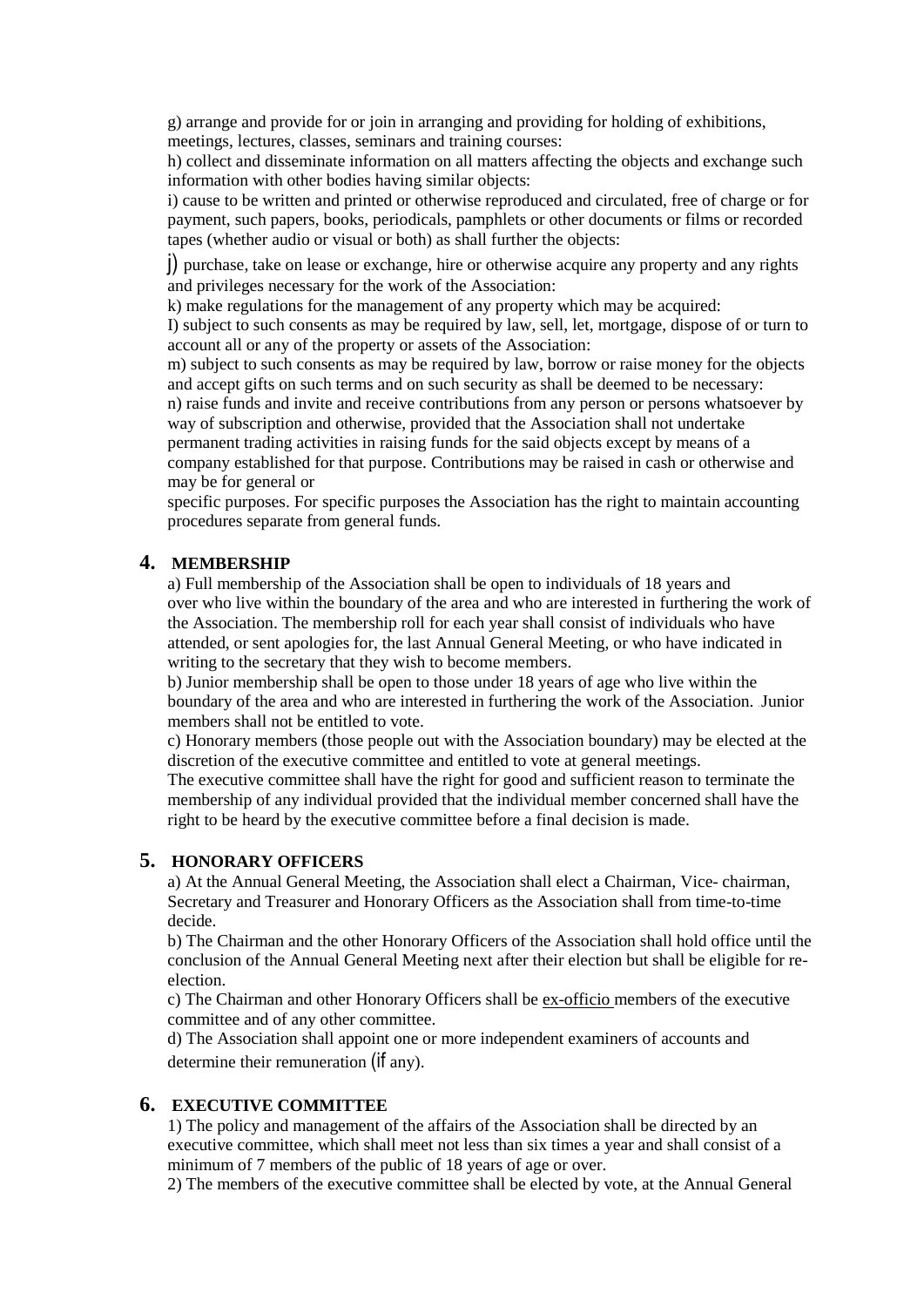Meeting of the Association in accordance with section 7 hereof.

3) Members of the executive committee so elected shall hold office until the conclusion of the Annual General Meeting of the Association next after their election but shall be eligible for re-election.

4) In addition to the members so elected and to those serving by virtue of clause 5 (c) hereof, the executive committee may co-opt up to 3 further members being full members of the Association who, after co-option, shall serve until the conclusion of the next Annual General Meeting, provided that the number of coopted members shall not exceed one-third of the total membership of the executive committee at the time of co-option. Co-opted members shall be entitled to vote at meetings of the committee.

5) Any casual vacancy on the executive committee may be filled by the committee and any person appointed to fill such a vacancy shall hold office until the conclusion of the next Annual General Meeting and shall be eligible for election at that meeting.

6) The proceedings of the executive committee shall not be invalidated by any failure to elect or any defect in the election, appointment, co-option or qualification of any member.

7) The executive committee shall appoint and fix the remuneration of a secretary (where an honorary secretary is not elected) and of all such other staff as may, in their opinion, be necessary. Paid staff, including a secretary where so employed, shall not be members of the executive committee.

8) The executive committee may appoint such special or standing committees or subcommittees as may be considered necessary and shall determine their terms of reference, powers, duration and composition. All acts and proceedings of such special or standing committees or sub-committees shall be reported back to the executive committee as soon as possible.

#### **7. MEETINGS OF THE ASSOCIATION**

(1) During a 12 month period an Annual General Meeting of the Association shall be held not later than the 30<sup>th</sup> November at such time and at such place, as the executive committee shall determine. At least 14 days clear notice of the meeting shall be given by the secretary by public notice. At such Annual General Meeting the business shall include the consideration of the annual report of the work done by or under the auspices of the executive committee, the approval of the examined accounts, the election of honorary officers, the election of members to serve on the executive committee, the appointment of an independent examiner or independent examiners of accounts, the determination, where appropriate, of the annual subscription, motions submitted by the executive committee or by members and the transaction of such other matters as may from time to time be necessary. (2) The Chairman of the executive committee may at any time at his/her discretion, call a Special General Meeting of the Association. The Secretary shall call a Special General Meeting of the Association within 21 days of receiving a written request so to do signed by not less than 12 members of the community, giving reasons for the request.

# **8. NOMINATIONS OF HONORARY MEMBERS AND EXECUTIVE COMMITTEE MEMBERS**

Only full members of the Association shall be eligible to serve as honorary officers or members of the executive committee. Nominations for honorary officers or members of the executive committee must be made, and seconded, by full members of the Association at the meeting. Should nominations exceed vacancies, election shall be by ballot.

# **9. RULES OF PROCEDURE AT ALL MEETINGS**

I. Quorum The quorum shall be 9 at a general meeting of the Association. The quorum of the executive committee or any committee appointed under paragraph 6 (8) hereof shall be seven of the membership of the executive committee or such other number as the Association may from time to time determine.

II. Voting Unless it is otherwise specified in this constitution, all questions arising at any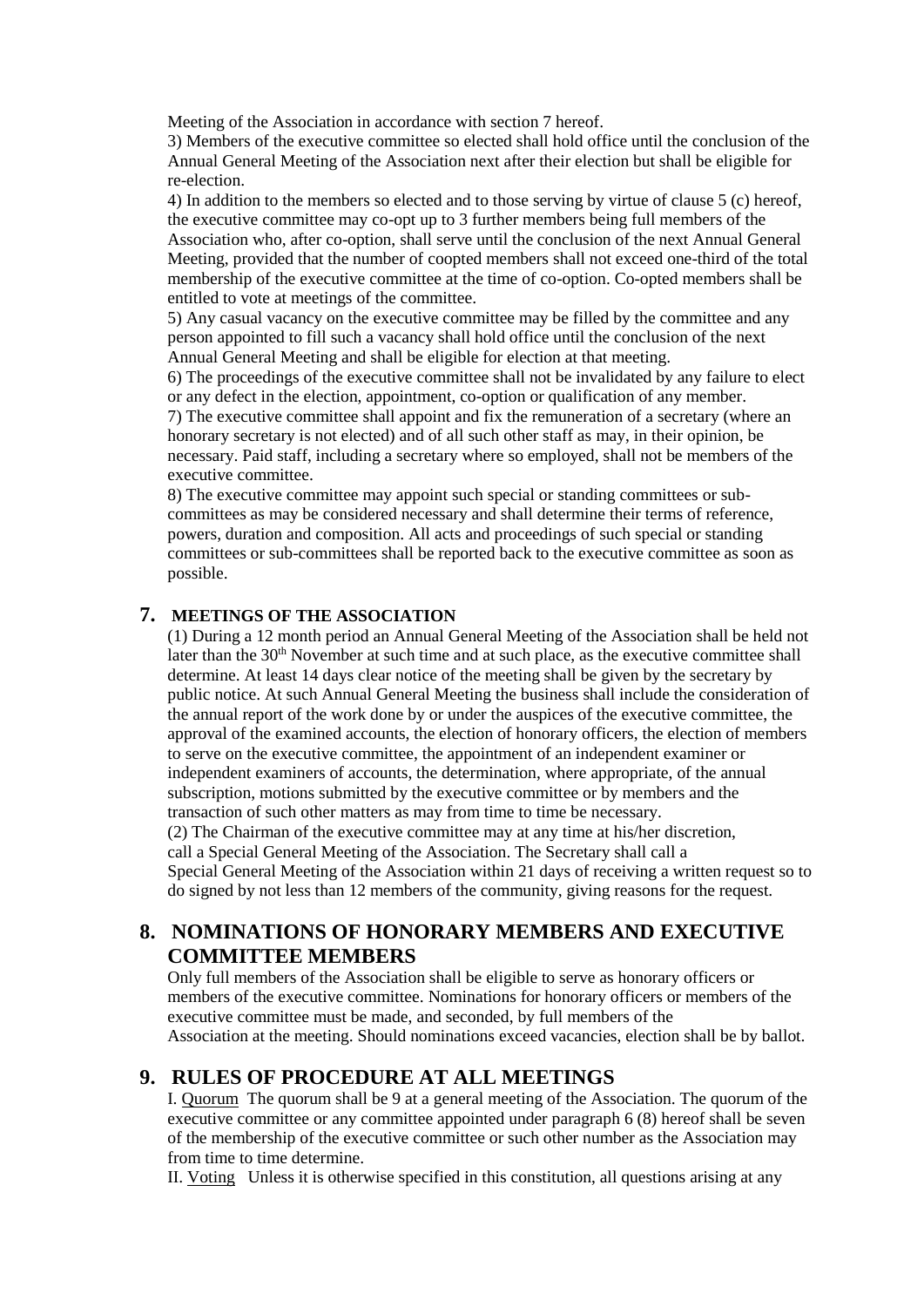meeting shall be decided by a simple majority of those present and entitled to vote. In case of equality of votes the person taking the chair at the meeting shall have a second or casting vote.

Ill. Minutes Minutes shall be kept of the meetings of the Association, the executive committee and committees, and sub-committees referred to in paragraph 6 (8) and shall contain a record of all proceedings, resolutions and decisions. Minutes of the previous Executive Committee Meeting and agenda of the pending meeting to be distributed to members four days before the pending meeting.

IV. Standing Orders The executive committee shall have power to adopt standing orders for the Association and its committees. Such standing orders, which will be consistent, shall come into operation immediately but, if considered necessary, shall be subject to review by the Association in general meeting.

# **10. FINANCE**

1) All moneys raised by or on behalf of the Association shall be applied to further the objects of the Association and for no other purpose provided that nothing herein contained shall prevent the payment in good faith of reasonable and proper remuneration to any employee of the Association and fees to professional and technical advisers or the repayment to members of the executive committee

or of any committee or sub-committee under paragraph 6 (8) hereof of reasonable out-ofpocket expenses.

2) The honorary treasurer shall keep proper accounts of the finances of the Association.

3) The accounts shall be examined/audited at least once a year by the independent examiner or independent examiners appointed at the Annual General Meeting.

4) An examined statement of the accounts for the last financial year ending on the last business day of August shall be submitted by the executive committee to the Annual General Meeting.

5) A bank account shall be held in the name of the Association with a bank or building society, as the executive committee shall from time-to-time decide.

# **11. PROPERTY**

The title to all property, heritable and moveable, which may be acquired by or on behalf of the Association, shall be vested in the names of the Chairman, Vice- chairman (where appointed), the Secretary and the Treasurer for the time being officiis or in the names of trustees of a trust established for that purpose.

A properly detailed inventory of assets will be maintained under the control of the Secretary. Insurance cover shall be in place over assets whether for fire, theft, third party liability or otherwise as determined in conjunction with other interested parties.

# **12. ALTERATIONS TO THE CONSTITUTION**

Any alteration of this constitution shall receive the assent of two-thirds of members of the Association present and voting or nine members present and voting, whichever is the greater, provided that notice of any such alteration shall be received by the secretary, in writing, not less that 21 clear days before the meeting at which the alteration is to be proposed. Public Notice of such a meeting, setting forth the terms of the alteration, shall be made by the secretary provided that no alteration shall be made which would have the effect of causing the Association to cease to be recognised by the 05CR as a charity.

**13 DISSOLUTION** If the executive committee, by a simple majority, decide at any time that on the ground of expense or otherwise, it is necessary or advisable to dissolve the Association, it shall call a Special General Meeting of the Association, of which meeting not less than 21 days' notice (stating the terms of the resolution to be proposed thereat) shall be given. If such decision shall be confirmed by a two-thirds majority of those present and entitled to vote and voting at such meeting, the executive committee shall have power to dispose of any